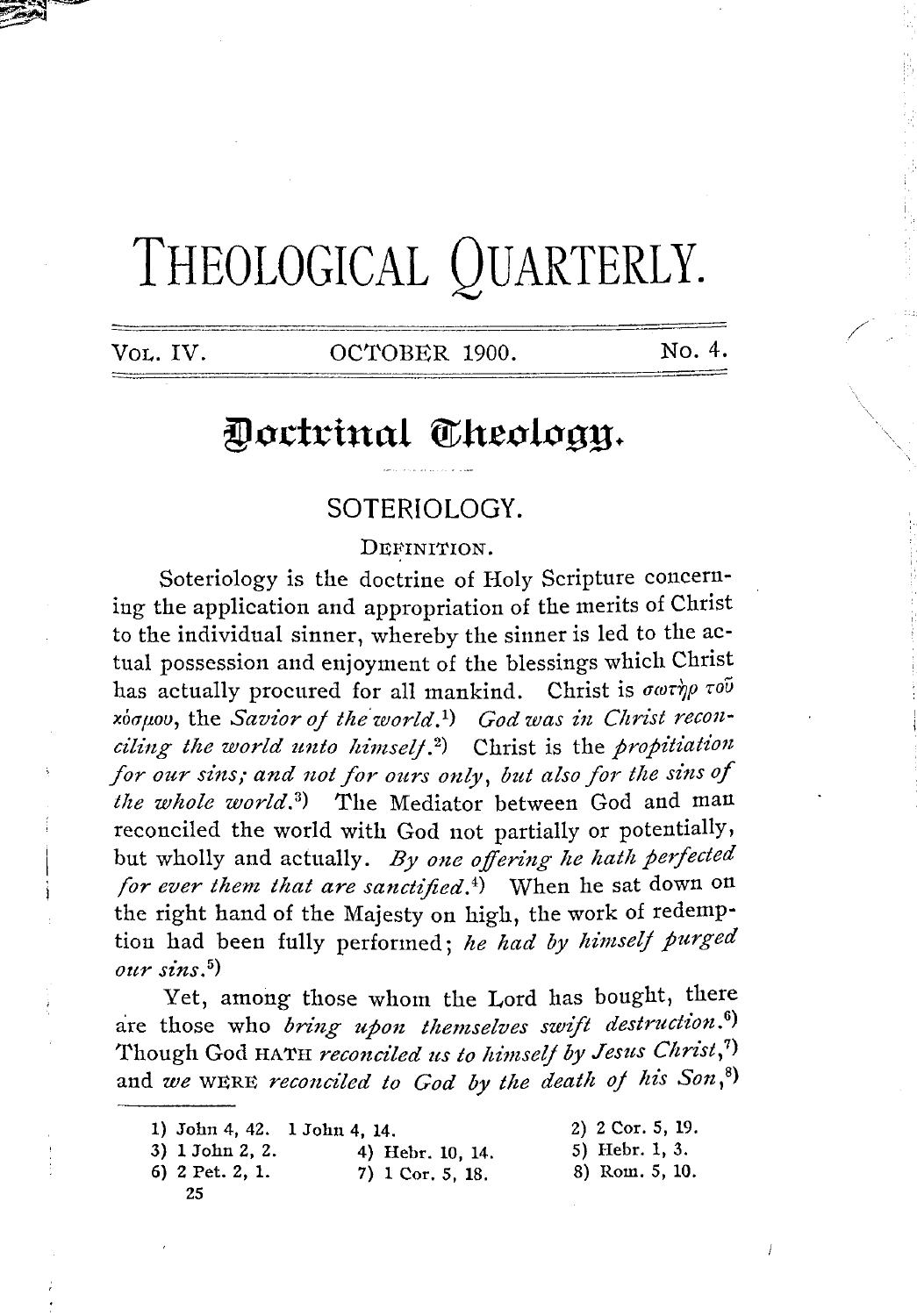of marriage, if set aside in one form or stage of married life, is held of little consequence in any form or stage. Divorces would be of comparatively rare occurrence if the nature and significance, the dignity and obligation of betrothal or marriage engagements were properly understood and duly respected. The wanton disregard of marriage in its initiatory stage results in a low estimate of the entire institution. When the sacredness of the marriage bond is no longer a matter of conscience, to be respected also in the absence of the regulations in the penal code, the natural tendency is toward an increase of matrimonial cases in the courts which must interfere where the functions of conscience have failed of their proper effect or have been altogether suppressed. And a breach of betrothal is a sin which brings down upon the sinner and his accomplices and abettors the displeasure of a righteous God, and should expose the offender to the well regulated and energetic discipline of the church.

A.G.

### **THE CELESTIAL EMPIRE.**

A VAST FIELD FoR MISSIONARY ENDEAVORS.

Many who are not thoroughly acquainted with the doctrines of Christ, especially with those of natural depravity, of vicarious atonement, and of the Christian church, take pride in proclaiming the United States of America a nation of Christians; they are anxiously awaiting an era in which our national government will officially enforce some universal religion, of principles and morals which they will call the religion of Christ.

Not more than twenty- six million of the American people profess adherence to some Christian denomination. Of these we may justly fear that a great number are not Christians. But even granted they were, we have in our

/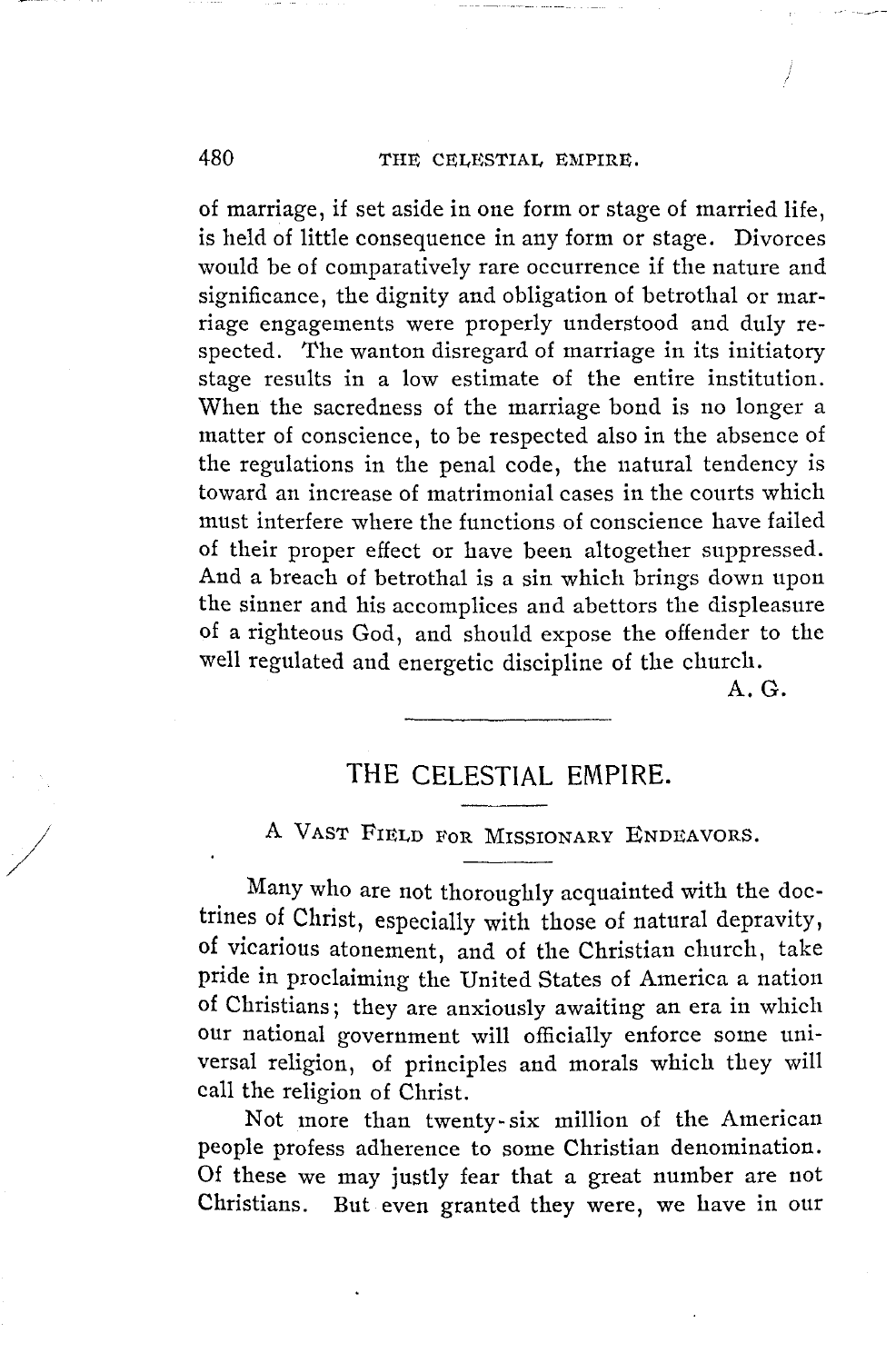country upward of forty-five million professed heathen. We can not be called a nation of Christians.

The masses of the world have always been, and **will**  always be, inimical to Christ and His salvation. We are especially to-day living **in** those times, of which our Savior says: *Take heed that no man deceive you. For many shall come in my name, saying, I am Christ; and shall* deceive many. And ye shall hear of wars, and rumors of *wars:* see that ye be not troubled; for all these things must come to pass, but the end is not yet. For nation shall rise against nation, and kingdom against kingdom; and *there shall be /amines, and pestilences, and earthquakes in divers places. All these are the beginning oj sorrows.*  Matt. 24,  $4-8$ .

During the last months our political publications directed our eyes away from other battle- fields to those of China. If anywhere in the world, we have here in the ''Celestial'' Empire a heathen nation. Estimating the population of our globe at fifteen hundred million, and subtracting very liberally six hundred million for Christianity, uine hundred million are pagans living in ignorance and idolatry; of these over four hundred million, or nearly one half, are inhabitants of the Chinese Empire. In deep humility, and without Calvinistic speculations of preterition or decree of damnation, we bow our knees before the divine tnajesty and wisdom whose justice calls into eternity innumerable souls before they have ever heard the sweet Gospel of Jesus.

Perhaps a brief ethnological description of China will be taken favorably here. China has a total area of 4,000,000 square miles, an area larger than that of all Europe. It comprises China proper and the provinces of Manchooria, Mongolia, Tibet, and Eastern Turkestan. China proper has on an area of 1,400,000 square miles a population of about 386,000,000; the four provinces one of 16,680,000. The government is an absolute monarchy, and since 1644 is in

/,

**31**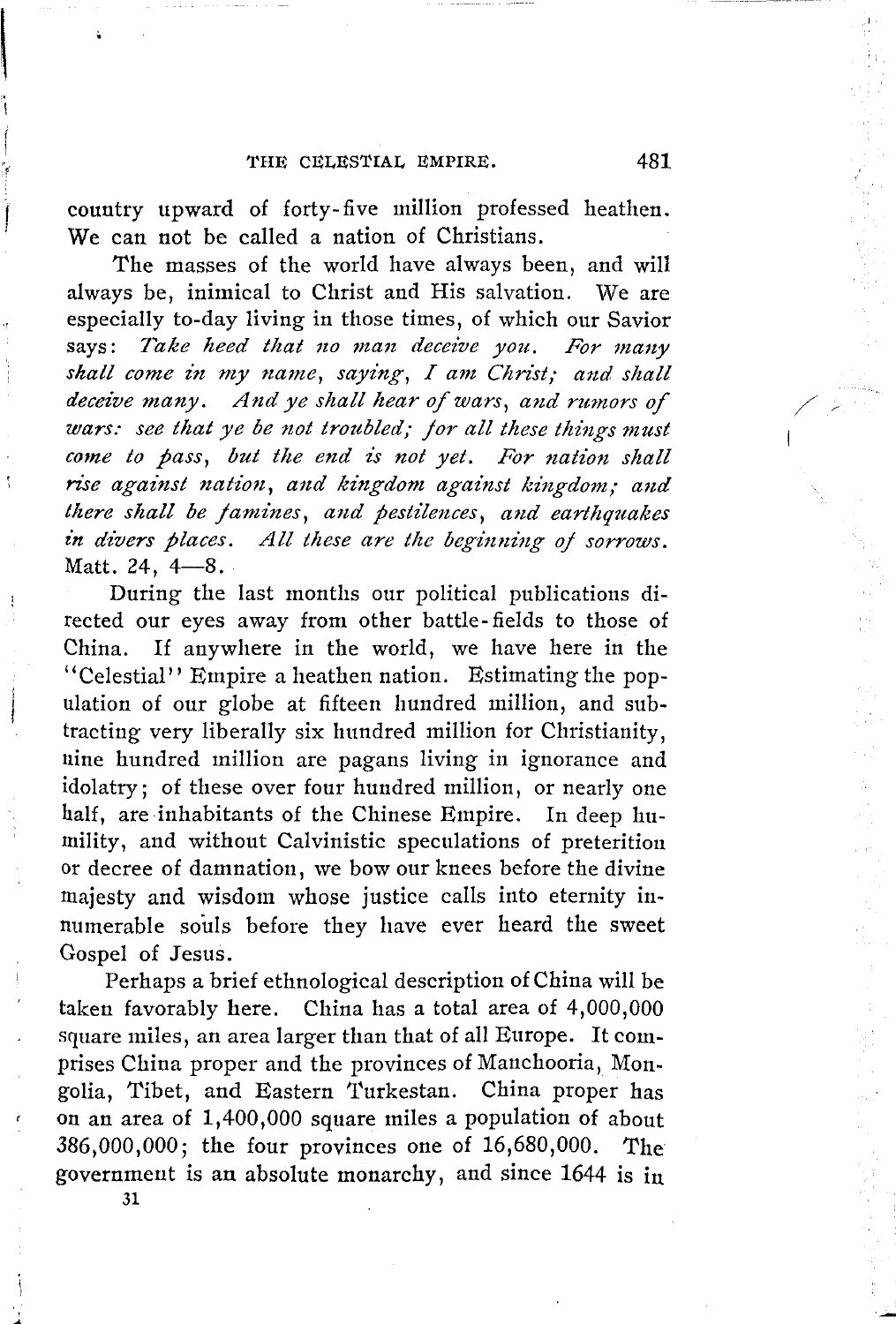the hands of the Manchu dynasty. The present emperor Ch 'un, who previous to 1889 had been under the regency of the Empress Dowager, was dethroned by her, and is now imprisoned. An imperial edict of 1898 declared, that he resigned his power to the Empress Dowager. Pu Ch'un, a minor, has since been pronounced emperor; thus the actual power of the monarchy is now in the hands of the Empress Dowager. Pu Ch 'un is the tenth emperor of the Manchu dynasty. The Manchu element, numbering only  $10,000,000$ , is of Tartar origin. The predominant element in China are Mongolians, who are now carrying on a movement of expelling the Manchu dynasty, and of restoring the great Ch'ing dynasty to the throne.

The inhabitants of China may be divided into three classes. The Mongolian type is nomadic, and follows pastoral pursuits; the Tartars proper are very much given to the chase; the Manchus, also a type of Tartars, are fond of fishing, hunting, and agriculture, whereas their countrymen in Manchooria excel in various profitable industries and in literary education. Within the heart of China there has always been much war and shedding of blood. One great curse to the country are the secret societies, especially that of the ''Boxers,'' whose watchword is, '' China for the Chinese.'' Throughout the empire we find unsurmountable prejudice, unlimited hatred, and ridiculous aversion against all foreigners, foreign enterprises, foreign religion. These characteristics, combined with contemptuous deceit, make it difficult to build the Christian church in the Celestial Empire. On the other hand it may be said, that the hatred against Christian missionaries was heightened by the representatives of the Roman hierarchy, who cannot keep from putting their fingers into politics.

Thus the inhabitants of China live without religion, in gross idolatry and lewd materialism. They indulge in excessive use of *kmnyss* and opium, and the vices of polygamy, polyandry, and infanticide are almost universal.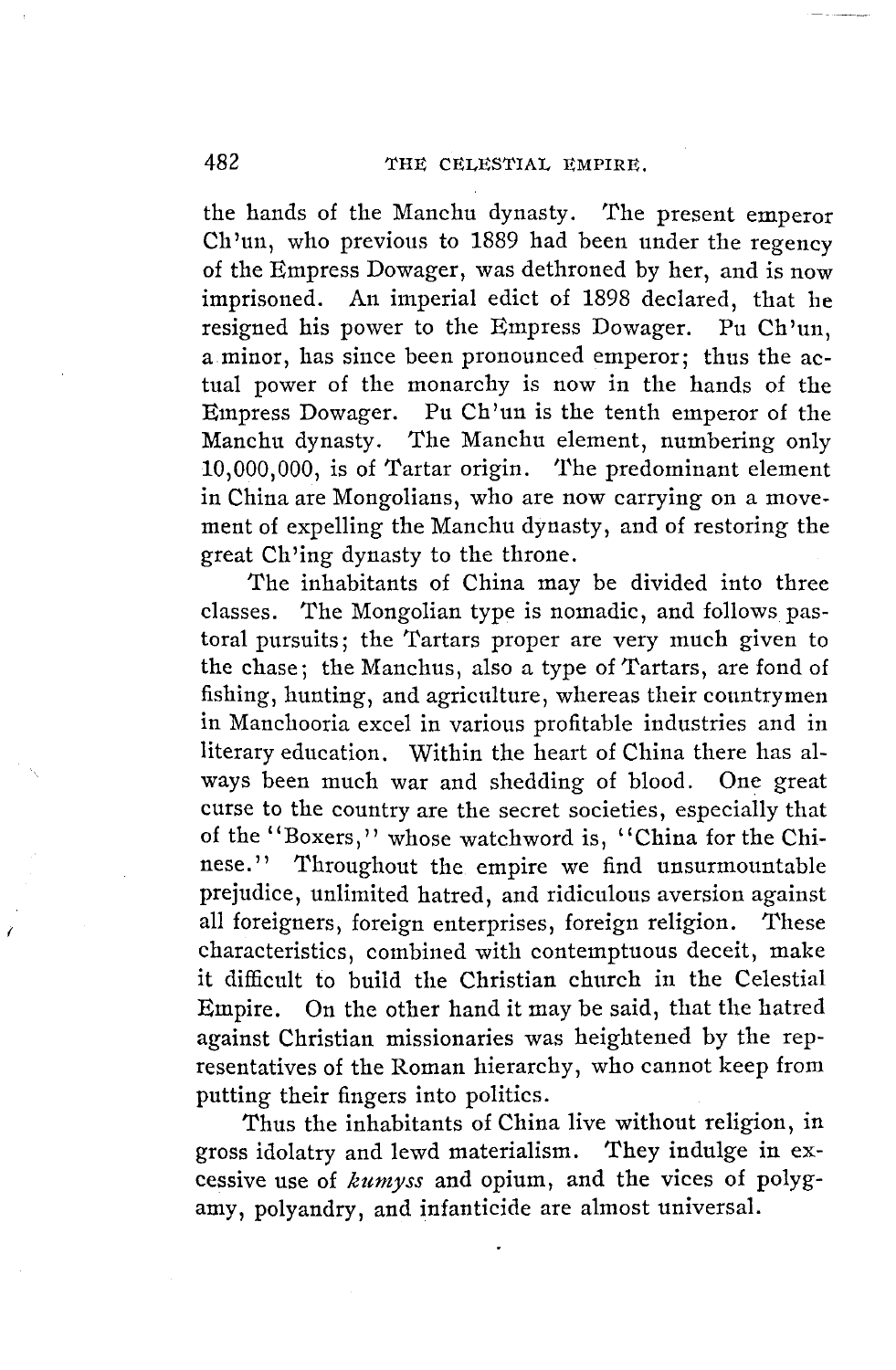The three modes of pagan worship found in the Celestial Empire are Brahmanism, Confucianism, and Buddhism. Considering the facts that have just been stated, it seems almost incredible, that modern Christian theologians have dared to make so bold and blasphemous an assertion as to claim that the depraved contemplative philosophy expressed in these pseudo-religions contained spiritual exaltation and moral sublimity scarcely found among Christians.

BRAHMANISM. This type of worship has experienced many changes with the lapse of centuries. Originally, it was the worship of the polytheistic Hindoo triad, Brahma the Creator, Vishnu the Preserver, and Shiva the Destroyer. Brahma, who is almost forgotten to-day, was generally represented in statues of white marble resembling a man in sitting posture who had four faces and four arms. In honor of him the zebus, or Brahman bulls, were worshiped. It is claimed, that Brahmans of Aryan origin invaded India and there subdued the Turanians. Being more intellectual than these, they followed metaphysical speculation and formed an aristocratic caste. Admiring the Eastern sky, they applied to it the adjectival epithet, *Deva* (bright), this quality became personified, Brightness, finally, Bright God, reminding us of *Deus* and *Zev;.* In later years, the Brahmans worshiped, Agni=fire, Surya=sun, Ushas=dawn, Marut =storm, Prithivi=earth, Ap=waters, Nadi=the rivers. Varuna=the sky, Mitra=the sun, and Indra=the day. In the Rig-Veda, which Max Mueller, the translator, dates between  $1500-1200$  B. C., we find 1017 poems written to the praise of these gods.

Several centuries later, the Yajur-veda, the Sama-veda, and the Atharva-veda were written. They contain fragments of the old customs of worship, and as an appendix, Sanhita, poems, Brahmana and Sutra, prose compositions. All this literature was written previous to 600 B. C.

During the following centuries the worship of elements vanished, and hero and ancestor worship took its place. /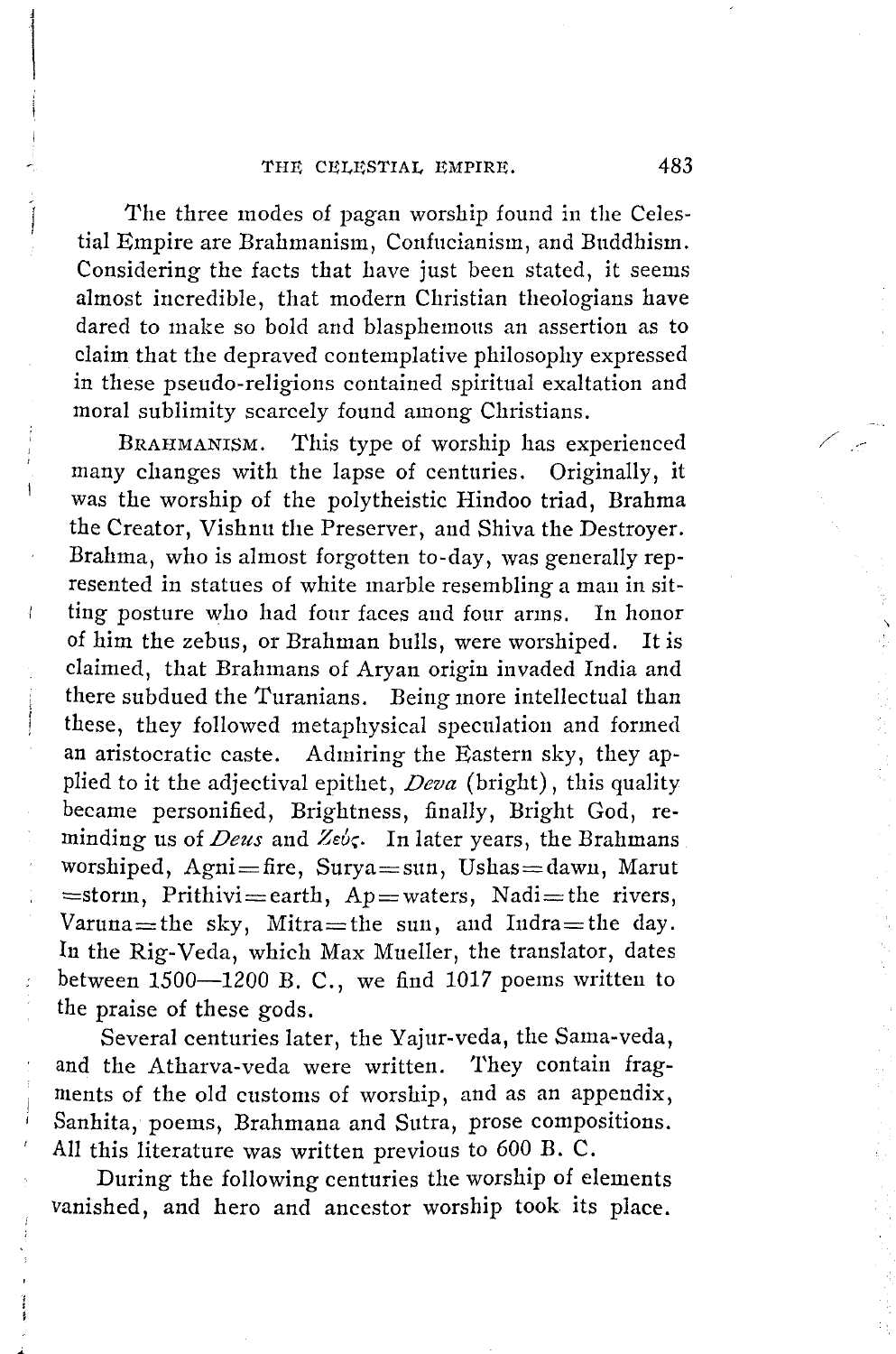This we see from the two great epic poems, Ramayana and Mehabharat. *Rama,* the deified king of Ayodhya, together with his friend and follower *Hunooman,* the monkey god, are extensively worshiped also at the present time. So is *Krishna,* the hero of Mehabharat. The worship given to them is supposed to reach the throne of *Vishnu.* Other worship is that of *Shiva*, under the form of Lingam, and of *Sukti*, the power and energy of the divine nature in action.

BUDDHISM. *Gautama* or *Gotama,* the *Buddha,* was of Aryan descent. He was of the family Sakhya and son of the king of Kapulavastu. The inhabitants of China call him *Fo.*  The life of Buddha is placed between 622-400 B.C. (Vid. also Theol. Quart., Vol. I, Nos. 2. 4.) There is very little known of this eccentric ascetic. As was noted before, the 'l'uranian inhabitants of India were despised by the Brahman caste of Aryans, who had usurped their country. Buddha's human sympathy prompted him, who was an Aryan, to proclaim equality of races. His teachings were eagerly embraced by the oppressed Turanians. After his death he was given divine honor, and even to-day he is worshiped in representations of white marble. Since his time about one hundred learned men have attained Buddhahood, and are worshiped as gods; seven of them stand preeminent, but superior to all is Gautama, the Buddha. The teachings of Buddhism are not easily defined; they are a mixture of ascetic mysticism and materialistic philosophy; at various times and in different places they have suffered many alterations. It can not be claimed that Buddha and his followers admit even a supreme intelligence, or an eternal blissful repose. They believe the universe to be *maya,* an illusion or phantom, in which supposition the Brahmans now have joined them. The future they call Nirvana, or more accurately, Nibbanam, which, according to all probability, means annihilation. The sayings of Gautama are believed to have been recorded in the Tripitaka or Three Treasuries, of Discipline, Doctrine, and Metaphysics.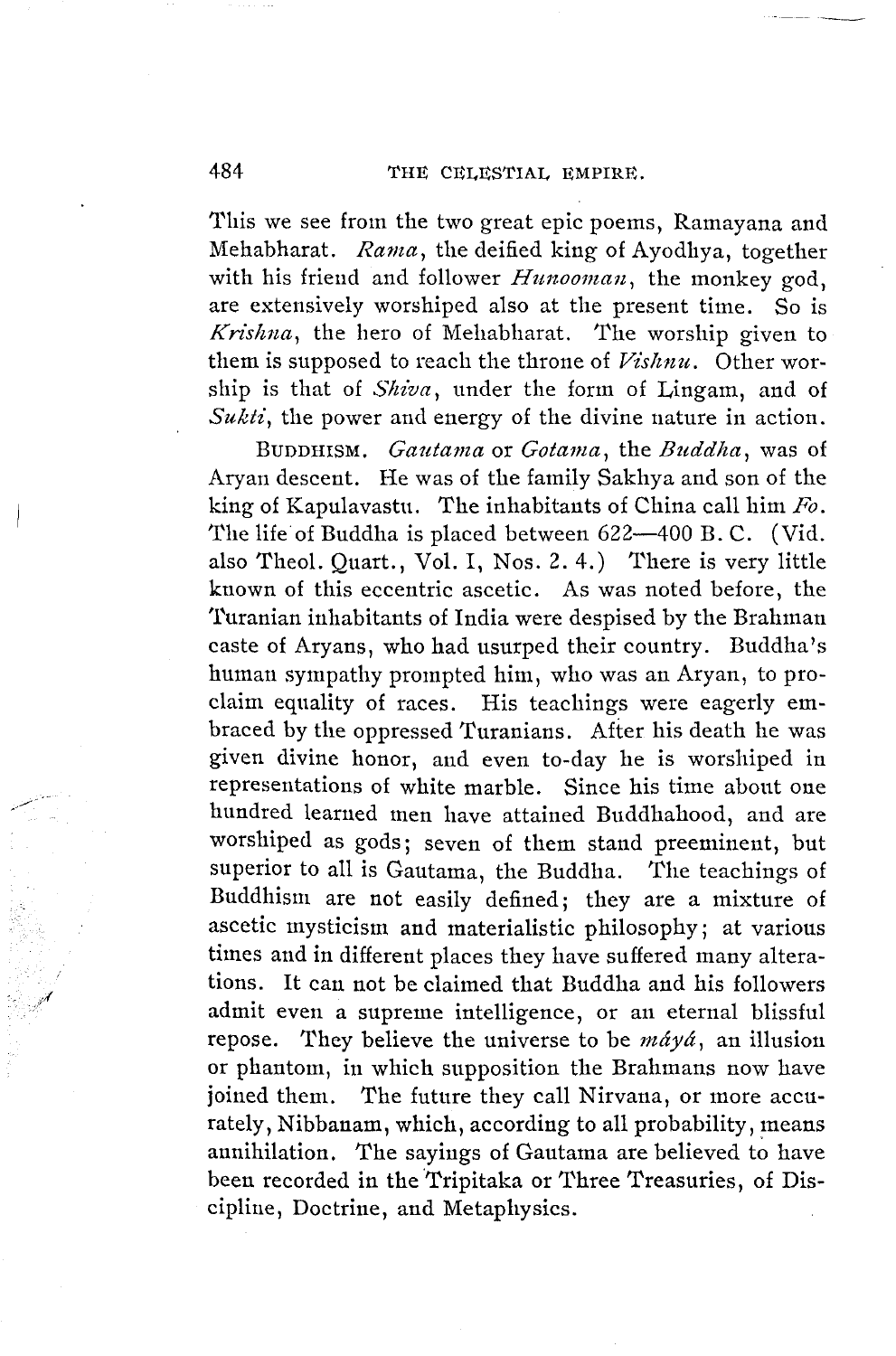In the third century B. C., Buddhism became established in India by the emperor Asoka, and held its own there for about thousand vears. Brahmanism traveled to *China* and prospered together with Confucianism. About thousand years ago Brahmanism revived in India, whereas Buddhist missionaries transplanted Buddhism to the Celestial Empire, where to this very day it flourishes hand in hand with Confucianism, and is blended with Brahmanism.

*Tibet* is, above all, a stronghold for Buddhism in a corrupt form, called Lamaism and Taoism. Here we find instances of mysticism, and ascetic meditation on Buddha that remind us of Roman monasteries. Especially in the secluded Lamaseries the devotees of Lamaism constitute a hierarchy of considerable influence, their studied display of power being strengthened by imposing ceremonies and mysterious modes of life. The inhabitants at large are leading a semi-pastoral life, and appear to be very cheerful and blessed in their ignorance and heathendom. Recent travelers have penetrated Tibet, and, to the very unpleasant surprise of the Jesuits, have discovered striking similarities between Buddhist and Romanist rites and ceremonies. They found among Lamaists, the monastery, celibacy, the dress and caps of the priests, the incense, the bells, the rosary of beads, numerous lighted candles at the altar, similar intonations in the services, the same ideas of purgatory, the praying in an unknown tongue, the offerings to departed spirits in the temple, and other resemblances.

A peculiar instrument connected with their idolatrous rites is the prayer-mill for recording prayers. The man in devotion twirls this mill, or hanging it above the fireplace, lets it be turned by the heated air as it seeks to escape through a hole in the roof. Prayer-wheels or barrels, are placed also on the banks of streams, turned by horizontal overshot water wheels. Over the houses, attached to long poles, wave white flags with painted prayers.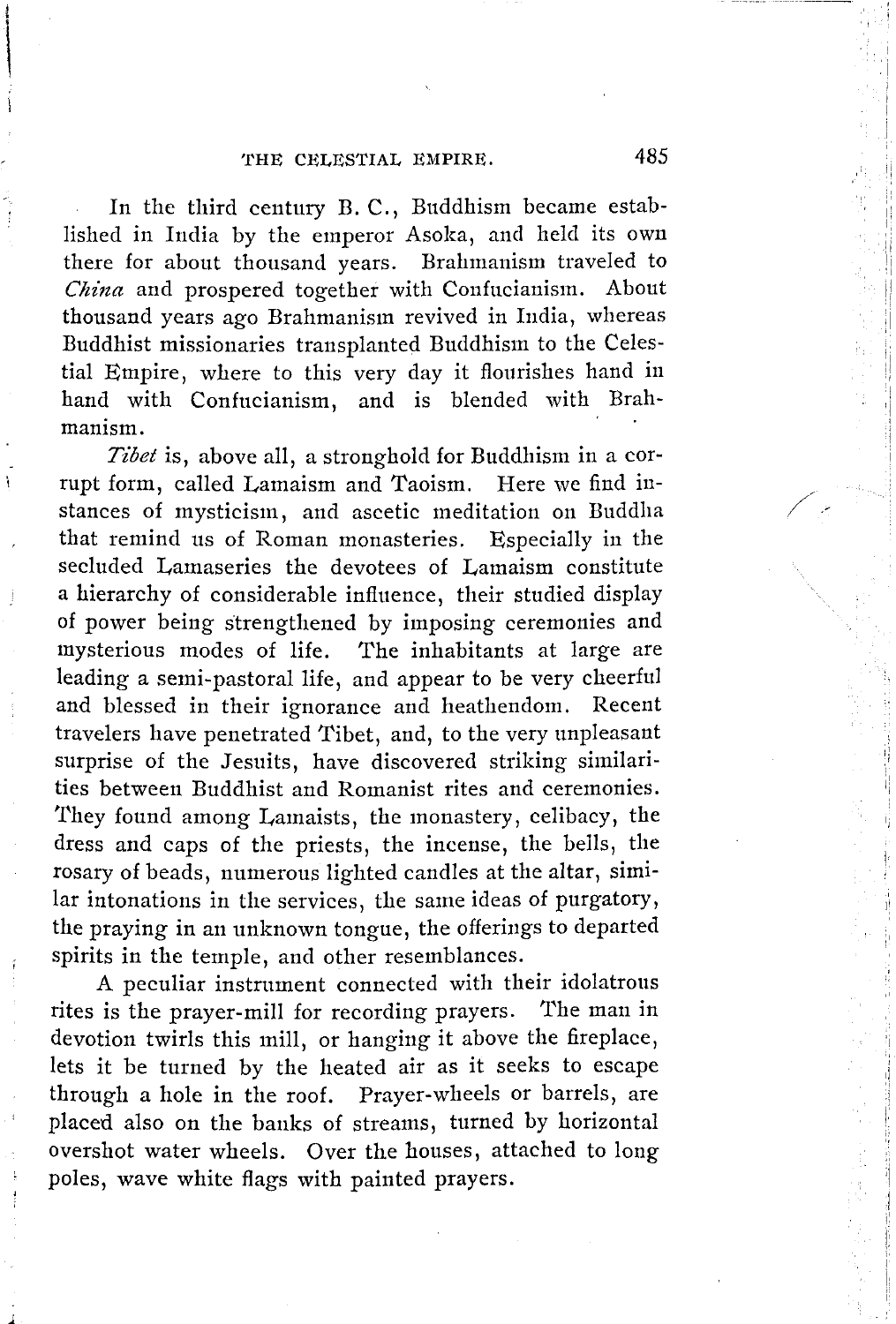South of Tibet and north of British India, we find the independent countries of *Nepal and Bhotan.* The Bhotias are given to polyandry even more than to polygamy. Their pseudo-religion is an adulterated form of Buddhism.

In *Corea,* which only since the China-Japanese war is an independent nation, polygamy is in universal practice. The pseudo-religion also of this country is an adulterated form of Buddhism.

CONFUCIANISM. K'ungfoottsze, the master K'ung, was born in China proper, 551 B. C. He compiled five books, his disciples four. The former are looked upon with idola- . trous veneration, the latter are also held sacred.

K'ung was an atheist pure and simple and at times an agnostic filthy and confuse. His political influence as a statesman and his social influence as a moralist are exceptional in the Celestial Empire. One of his maxims was: '' All society is a great family which is in passive obedience to its sovereign.'' He imperatively urged obedience of children to their parents and veneration in general to ancestors. Thus worship of ancestors and heroes, among whom K'ung of course stands supreme, is common in China. He himself offered prayer to the dead, though he said nothing about the state of the departed, and claimed that all retribution for good and for evil were received in this life. Laotse, a contemporary, taught, that good should be returned for evil. K'ung said: ''What, then, will you return for good? Recompense injury with justice and return good for good.'' He worshiped *Tien,* Power, Heaven, but avoided the word *Ti,*  Government, Lordship, evidently denying a personal God, and entertaining, sometimes at least, pantheistic thoughts.

Of Brahmanism, Buddhism, and Confucianism, the last element appears in our days to be predominant in China.

We have now briefly recalled to our minds that gross idolatry, lewd materialism, and plain agnosticism are the chief features of what is often incorrectly called religion of the Celestial Empire.